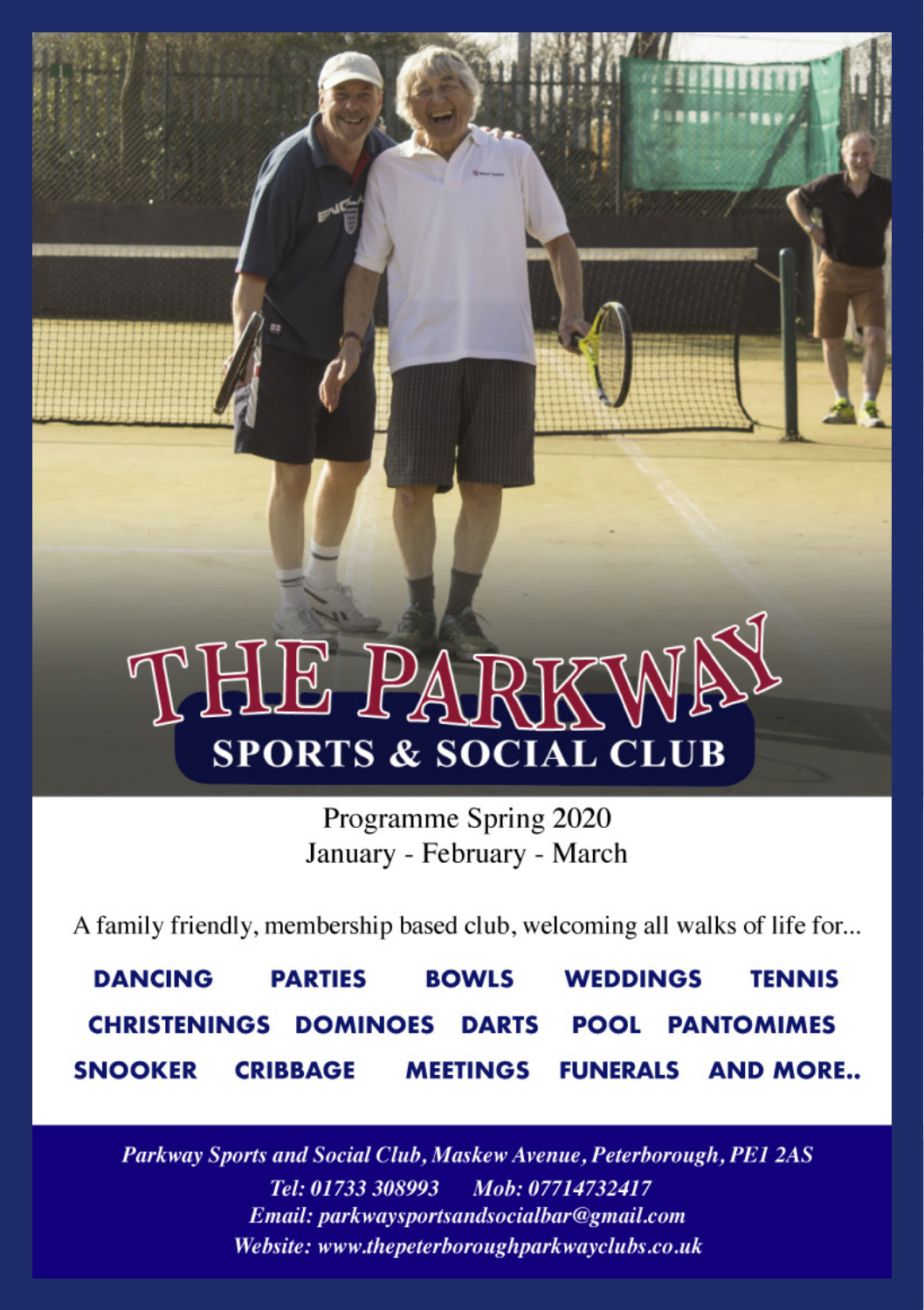## **NEWSLETTER SPRING 2020 JAN - FEB - APR**

Happy New Year! 2019 was a year where we lost some friends but where lucky enough to gain some new ones that we will bring with us into 2020.

Last year was a rollercoaster of some great successes for the club, with some sad moments mixed in. We lost our treasured Chairman David Browett at the beginning of the year and his funeral took place in the Pullman Suite. A first, especially in the Peterborough area, to host a funeral within such a setting, his wake was a fitting tribute to the man who dedicated his life to the club.

Thankfully the Parkway has had alot to celebrate this past year too. Early on in the year we were nominated as a club at the Social Media Awards in London and then in November WON Sports and Social Club of the Year 2019 at the National Club Awards in Doncaster. Two events which we have represented the club on a national level and networked with some truly brilliant people.

That isn't the only thing that happened in the club this year. The Mallard Suite had a face lift in the early months which lead to an online competition to hire the room going viral! Not only that, a Sky Sports package is a welcomed edition into the club now allowing us to show some of the most important sporting events throughout year. Fitting as we have doubled our sports teams in the club creating a hub of activity midweek. With extra dart boards and new pool table facilities introduced to the Pullman Suite, the Parkway really has transformed itself for its members and guests.

To round off the year we had a defibrillator installed outside the club for use in the surrounding community. We hope that we never have to use it but it is such a weight lifted to know if anyone was in dire need, a fantastic piece of life saving kit is not far away. The defib kit was unveilled by Jimmy Cricket, who blessed our stage in November, alongside the Brotherhood Foundation and Malcom and Helen from Stage Door Events who have been fundraising for this amazing kit to be at the club.

We would like to thank every single person who has supported and contributed to the successes of the club this past year. We hope that you continue to do so! Looking forward to 2020 we can see it is going to be a bumper year. This year is the 25th Anniversary of the Parkway Club so keep your eyes peeled for some exciting celebrations that we have instore!

- The Team

## **PROGRAMME SPRING 2020 JAN - FEB - APR**

Saturday Nights 7pm - 12am Sunday Nights 7pm - 10:30pm Sat/ Sun Entry: £4 members, £6 for guests. Line Dancing is £8. Private events please enquire

#### **JANUARY**

Sat 4th - Nite Owls Sun 5th - Chris Johnson

Sat 11th - Pheonix Sun 12th - The Keeleys (Line Dance)

Fri 17th - The Flying Aces Sat 18th - Private Function Sun 19th - Chris Powell

Fri 24th - Truly Scrumptious TBA \* Sat 25th - Off The Record Sun 26th - Mark Spafford

### **FEBRUARY**

Sat 1st - John Burrows Band Sun 2nd - Richard Keeling

Sat 8th - Park Royle Sun 9th - Steve Lovett (Line Dance)

Fri 14th - Right Track Soul Night Sat 15th - ThrillBillies Sun 16th - Joanne Naulls

Fri 21st - Truly Scrumptious TBA \* Sat 22nd - Harmony Sun 24th - David Last

Sat 29th - Kenny and The Motives

## **MARCH**

Sun 1st - Matthew Bason

Sat 7th - Dream Street Duo Sun 8th - Richard Palmer (Line Dance)

Fri 13th - Coast Band Sat 14th - Private Function Sun 15th - Richard Keeling

Fri 20th - Truly Scrumptious TBA \* Sat 21st - Off The Record Sun 22nd - Gary Cole

Sat 28th - Billy G and The Heartbeats Sun 29th - Robert Davies

#### **WANT TO KEEP IN THE LOOP OR WANT TO GET NEWS ABOUT THE CLUB FASTER?**

We have lots of ways to stay in touch! There is our website which will start to see a bit of development in the new year. Follow us on Facebook where you will recieve news of exciting new events and news that happens in the club as soon as it happens. We also send out regular updates via email. Enquire at the bar for more information.

\* Private Ticketed Functions (ask staff) \* Private pay on the Door Events (ask staff)

**Example 20 Aproximate Sports and Social Club www.thepeterboroughparkwayclubs.co.uk**